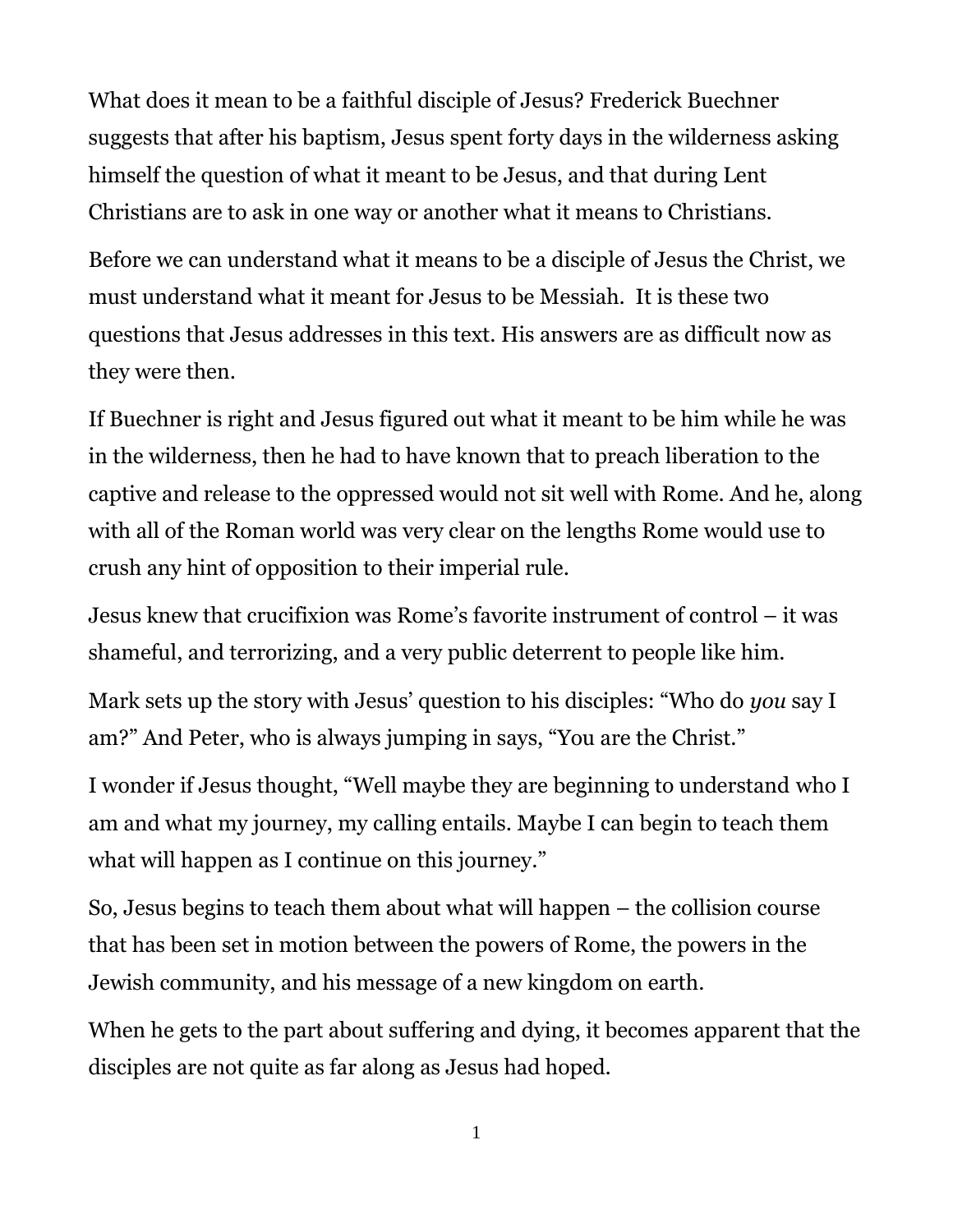They are so astonished at this teaching that they entirely miss the part about rising from the dead after three days.

This is not what they expected. The Messiah was supposed to deliver Israel from Roman oppression. A suffering and dying Messiah was simply not acceptable.

So the disciples appoint Peter to have a little talk with Jesus. Imagine, Peter walks over to Jesus, puts his arm around him, and takes him aside to set him straight about messiahship. "Suffering, rejection, and death are not on the agenda. Prestige, power, and dominion *are* the agenda. It's David's throne *we're* after, ruling the nations with power and might. We signed on for a crown, not a cross!"

Jesus turns and looks at his disciples – I have to wonder how long and how deep that look touched their hearts. Then he rebukes Peter, but this is a rebuke aimed at every disciple. "Get behind me Satan! For you are setting your mind not on divine things but on human things."

How often does this happen to each of us? Our hearts know that Jesus is the Christ. We know it deep inside and we mean to make that the way we live.

The problem comes when our very human egos start telling us what that means. We are no different from those first disciples. Our agendas for furthering the kin-dom of God are very often based on how we think that kin-dom should look. We want our churches full of people – and yet we really want the right kind of people. We want those new people to feel welcome and yet what if they have new ideas. We want to serve our community – and yet we often decide what folks need rather then listening to the folks we want to help. We want St. John's Chapel to be here in the future, and yet it is hard to change the way we've done things for fifty years. I wonder if we, too, think we have signed on for a crown instead of a cross.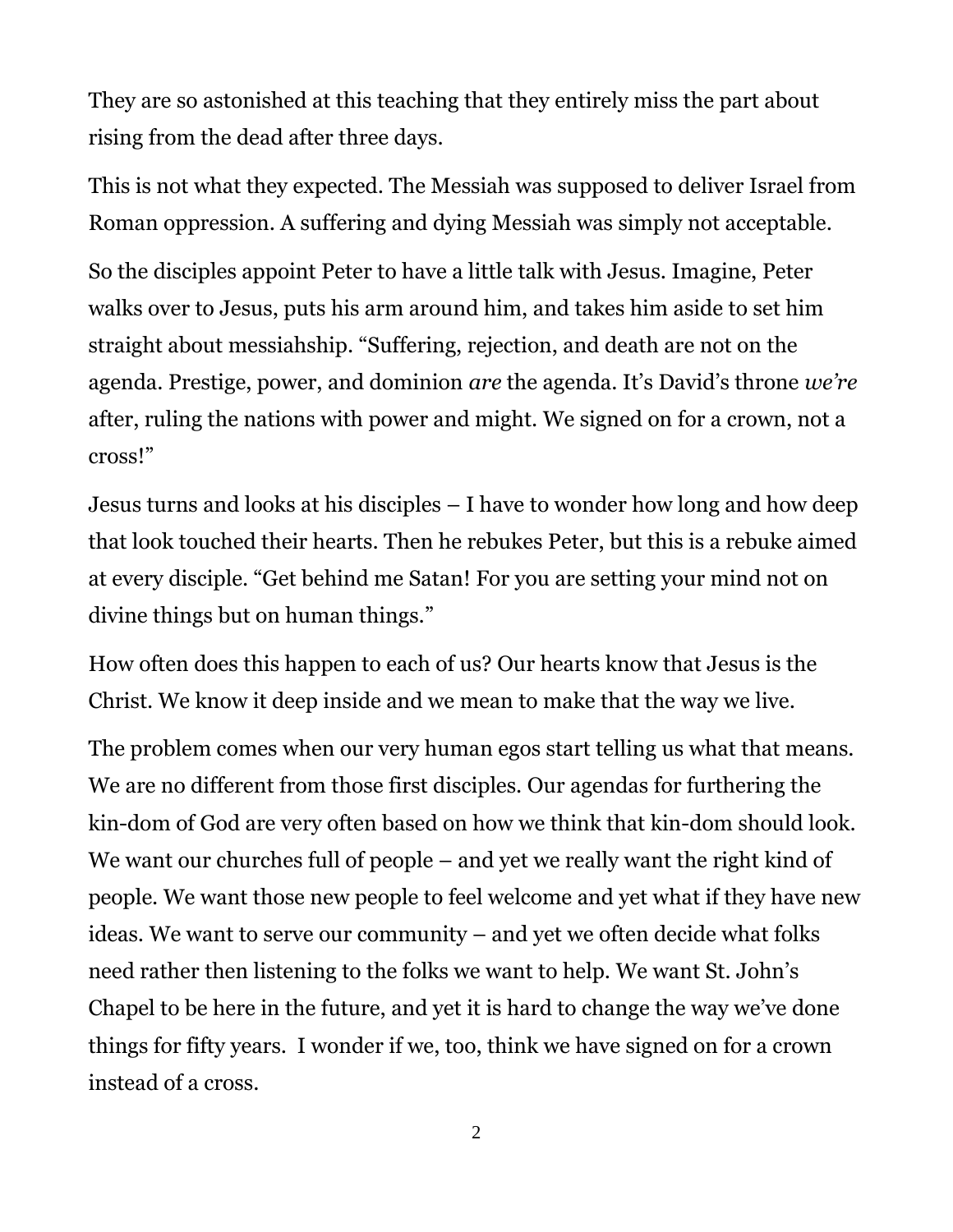Just like those first disciples, we really do mean well. It is very hard to hear that in order to follow Jesus we might have to remove ourselves from the center of our concerns and relinquish status and power in favor of service to others.

Jesus know that – he knew it about his first disciples and he knows it about us.

After that long stare and scathing rebuke, I imagine Jesus sighs and then calls not only the disciples but the crowd that was following them and he begins to tell them how they can be the disciples they and we long to be.

"If any want to become my followers, let them deny themselves and take up their cross and follow me."

We've heard this so often that we immediately hear "take up your cross." If you Google images of take up your cross thousands of pictures pop up of someone dragging an immense cross on their shoulders. Not exactly the kind of billboard ad that would attract someone to follow Jesus.

And then our minds hear so many people saying "It's just my cross to bear."

No – that is not what Jesus is saying.

He didn't mean suffering for the sake of suffering, or enduring a mental or physical illness, or caring for a loved one even if it kills us, or staying in an abusive relationship.

Mark is writing this thirty years after Jesus life, death, and resurrection. Paul has already written his epistles and it is likely that Mark's audience knew not only the story but that the cross itself had changed for them.

Of course, it was still a symbol of terror and oppression. Rome hadn't given up crucifixion as a means of control.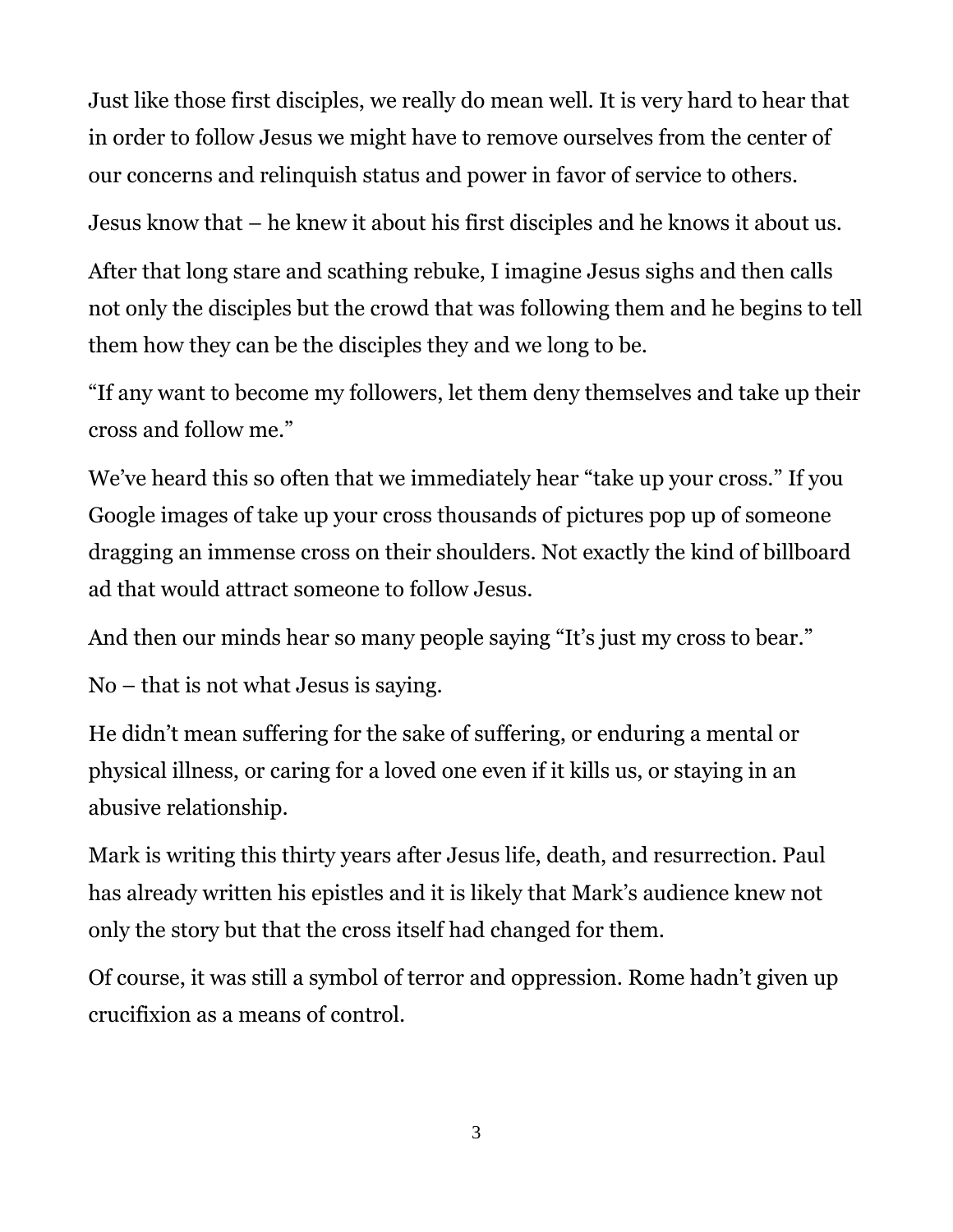But for the community of believers, it was also a symbol of hope and new life. Just as is is for us today.

Perhaps the cross that Jesus is talking about is being willing to be a disciple knowing that it won't always be easy. We won't always get it right and when we are overwhelmed here is the billboard that Jesus hopes flashes in front of our eyes. The one that says his yoke is easy and his burden is light.

That's why he prefaces the whole take up your cross message with you must deny yourself (the part we miss). Don't make this all about you or try to do this alone.

Jesus was tempted in the wilderness to make this journey of his all about himself – to be the hero in this story. Each time he is tempted, he turns the story back to God. He denies himself and his human expectations. He places the power to walk his journey squarely in the care of the Divine.

Then Jesus says, "For those who want to save their life will lose it, and those who lose their life for my sake, and for the sake of the gospel will save it.

Jesus isn't saying we have to die – how would we ever accomplish ushering in the kin-dom of God on earth if we die.

He is saying – lose your ego. Stop setting your mind on human things instead of divine things.

Let go of controlling, let of worrying about tomorrow, let go of carrying past hurts and mistakes.

I know, much easier said than done.

And yet, when I'm not worrying about tomorrow or hefting and rearranging the burdens of the past – I am free to live in the present moment.